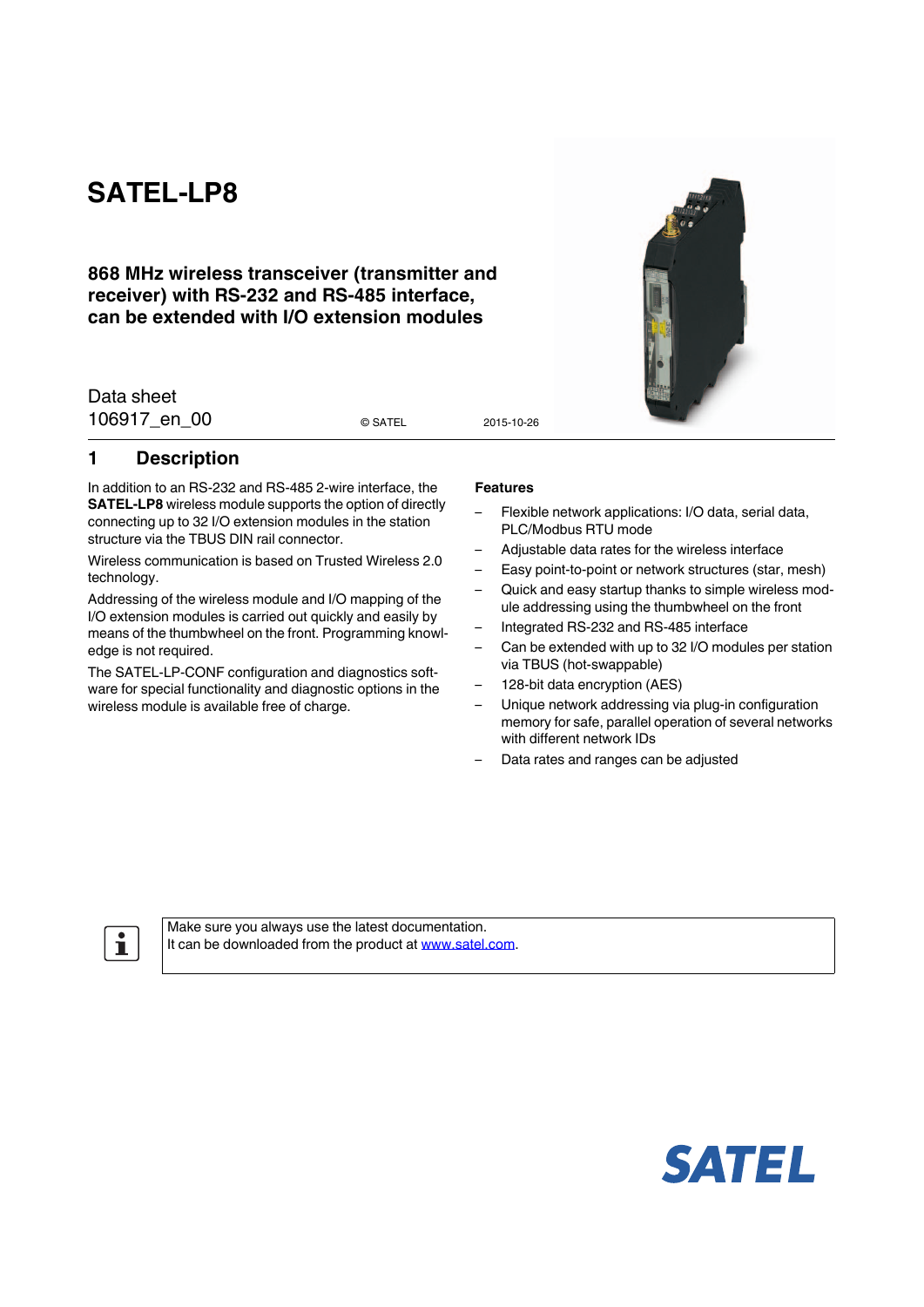<span id="page-1-0"></span>

| $\overline{2}$<br>1 |                                                                             | <b>Table of contents</b>                                                                        |  |
|---------------------|-----------------------------------------------------------------------------|-------------------------------------------------------------------------------------------------|--|
| 2                   |                                                                             |                                                                                                 |  |
| 3                   |                                                                             |                                                                                                 |  |
| 4                   |                                                                             |                                                                                                 |  |
| 5                   | 5.1<br>5.2                                                                  |                                                                                                 |  |
| 6                   | 6.1<br>6.2<br>6.3<br>6.4<br>6.5<br>6.6                                      |                                                                                                 |  |
| 7                   | 7.1<br>7.2<br>7.3<br>7.4<br>7.5<br>7.6<br>7.7<br>7.8<br>7.9<br>7.10<br>7.11 | Behavior of the input and output modules in the event of an interrupted wireless connection  17 |  |
| 8                   |                                                                             |                                                                                                 |  |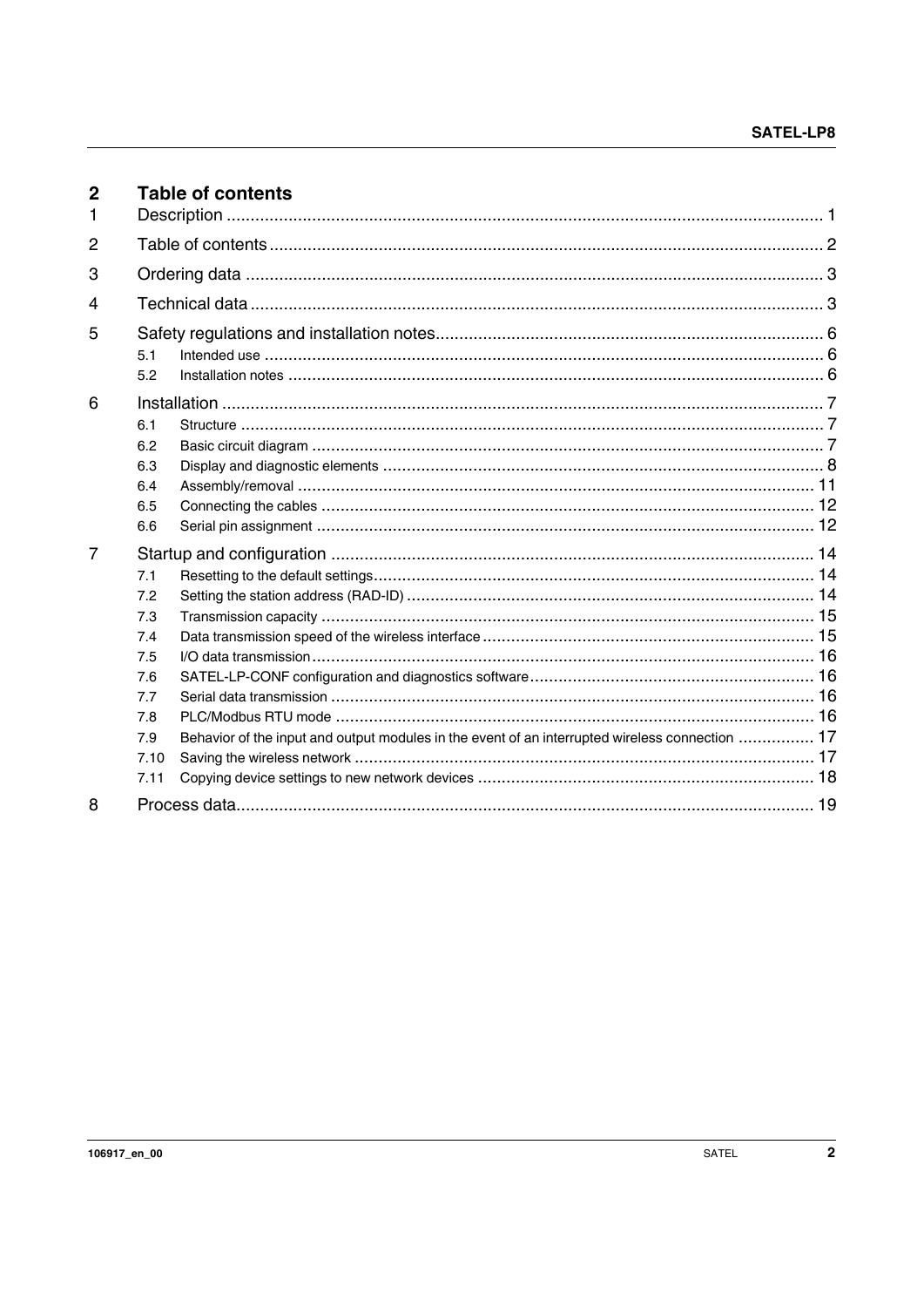## <span id="page-2-0"></span>**3 Ordering data**

| <b>Description</b>                                                                                                                                                                                                       | <b>Type</b>     | Order No.     | Pcs./Pkt.      |
|--------------------------------------------------------------------------------------------------------------------------------------------------------------------------------------------------------------------------|-----------------|---------------|----------------|
| 868 MHz wireless transceiver with RS-232, RS-485 2-wire interface,<br>expandable with I/O extension modules, with screw connection, antenna<br>connection: RSMA (female), including DIN rail connector, without antenna. | SATEL-LP8       | YM0408        |                |
| <b>Accessories</b>                                                                                                                                                                                                       | <b>Type</b>     | Order No.     | Pcs./Pkt.      |
| Analog/digital I/O extension module with 2 digital inputs/outputs<br>(0250 V AC/DC) and 1 analog input (0/420 mA) and output<br>(0/4  20 mA, 010 V), with screw connection, incl. DIN rail connector                     | SATEL-LP-DAIO6  | YI0105        |                |
| Digital I/O extension module with 4 digital inputs (0250 V AC/DC),<br>with screw connection, incl. DIN rail connector                                                                                                    | SATEL-LP-DI4    | <b>YI0101</b> | $\overline{1}$ |
| Digital I/O extension module with 4 digital relay outputs<br>(6 A, 250 V AC/ 24 V DC), with screw connection, incl. DIN rail connector                                                                                   | SATEL-LP-DOR4   | YI0102        | $\mathbf{1}$   |
| Digital I/O extension module with 8 digital inputs (0  30.5 V DC) or 2 pulse<br>inputs (0  100 Hz), with screw connection, including DIN rail connector                                                                  | SATEL-LP-DI8    | YI0106        | $\mathbf{1}$   |
| Digital I/O extension module with 8 digital transistor outputs<br>(30.5 V DC/200 mA), with screw connection, including DIN rail connector                                                                                | SATEL-LP-DO8    | YI0107        | 1              |
| Analog extension module with 4 analog current inputs (0/4 mA  20 mA),<br>with screw connection, incl. DIN rail connector                                                                                                 | SATEL-LP-AI4    | YI0103        | Ħ              |
| Analog I/O extension module with 4 analog current/voltage outputs<br>(0/4 mA  20 mA, 0 10 V), with screw connection, incl. DIN rail connector                                                                            | SATEL-LP-AO4    | YI0104        | 1              |
| Temperature I/O extension module with 4 PT 100 inputs (-50+250 °C),<br>with screw connection, including DIN rail connector                                                                                               | SATEL-LP-PT100  | YI0108        | $\overline{1}$ |
| USB data cable for communication between the PC and SATEL-LP<br>devices. Energy supply for diagnostics and configuration via the USB port<br>of the PC, cable length: 2 m                                                | SATEL-LP-PROG   | YC0520        | 1              |
| Configuration stick for easy and safe network addressing for the 868 MHz<br>wireless module, unique network ID, RF band 1                                                                                                | SATEL-LP8-CONF1 | YO0001        | $\overline{1}$ |
| Memory stick for saving individual configuration data for the wireless<br>module                                                                                                                                         | SATEL-LP-MEMORY | YO0010        | $\mathbf{1}$   |
| Omnidirectional antenna, 868 MHz, 4 dBi, linear vertical, N (female), open-<br>ing angle h/v 360°/30°, IP67, salt water resistant, incl. mounting bracket<br>and mast clips for 30 mm  45 mm diameter, stainless steel   | SATEL-LP-ANT8N  | YA0868        | $\overline{1}$ |
| Antenna cable, 2 m in length; N (male) -> RSMA (male),<br>impedance 50 ohms                                                                                                                                              | SATEL-LP-RF2    | <b>YC1520</b> | 1              |

## <span id="page-2-1"></span>**4 Technical data**

| <b>Dimensions</b>                      |                            |
|----------------------------------------|----------------------------|
| Dimensions W/H/D                       | 17.5 mm / 99 mm / 114.5 mm |
| <b>General data</b>                    |                            |
| Overvoltage category                   | $\mathbf{I}$               |
| Degree of protection                   | <b>IP20</b>                |
| Pollution degree                       | 2                          |
| Type of housing                        | PA 6.6-FR, green           |
| Flammability rating according to UL 94 | V <sub>0</sub>             |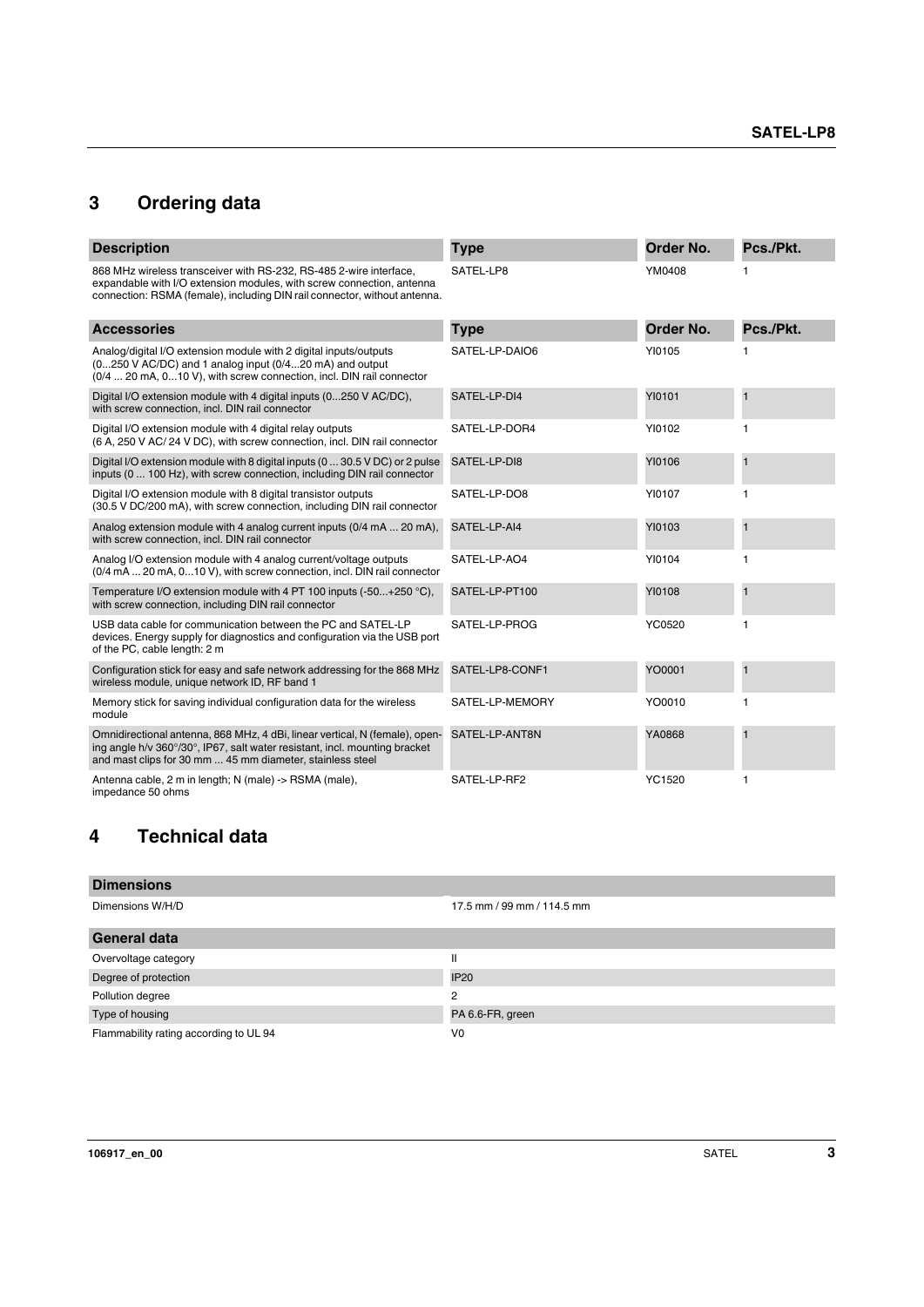| <b>Supply</b>                                                      |                                                                                                                     |  |  |  |
|--------------------------------------------------------------------|---------------------------------------------------------------------------------------------------------------------|--|--|--|
| Supply voltage range                                               | 19.2 V DC  30.5 V DC                                                                                                |  |  |  |
| Max. current consumption                                           | $\leq$ 65 mA (@ 24 V DC, @ 25 $\degree$ C, stand-alone)<br>$\leq$ 6 A (@24 V DC, with fully utilized TBUS)          |  |  |  |
| Transient surge protection                                         | Yes                                                                                                                 |  |  |  |
| <b>System limits</b>                                               |                                                                                                                     |  |  |  |
| Wireless module, Number of supported devices                       | $\leq$ 99 (per wireless network)                                                                                    |  |  |  |
| Wireless module, Number of possible extension modules              | $\leq$ 32 (per wireless module)                                                                                     |  |  |  |
| Wireless network, Number of supported devices, I/O data mode       | $\leq$ 99 (I/O extension modules per wireless network, serial interfaces deactivated)                               |  |  |  |
| Wireless network, Number of supported devices, Serial data mode    | 0 (no I/O extension modules can be used)                                                                            |  |  |  |
| Wireless network, Number of supported devices, PLC/Modbus RTU mode | $\leq$ 99 (I/O extension modules per wireless network, access to extension modules<br>via Modbus RTU protocol)      |  |  |  |
| <b>Wireless interface</b>                                          |                                                                                                                     |  |  |  |
| Antenna connection method                                          | RSMA (female)                                                                                                       |  |  |  |
| <b>Direction</b>                                                   | <b>Bi-directional</b>                                                                                               |  |  |  |
| Frequency                                                          | 868 MHz                                                                                                             |  |  |  |
| Frequency range                                                    | 869.4 MHz  869.65 MHz                                                                                               |  |  |  |
| Number of channel groups                                           | 14                                                                                                                  |  |  |  |
| Channel distance                                                   | 30 kHz (Depending on the network structure and the data transmission rate)                                          |  |  |  |
| Data transmission rate (adjustable)                                | 1.2 kbps<br>9.6 kbps<br>19.2 kbps<br>60 kbps<br>120 kbps                                                            |  |  |  |
| Receiver sensitivity                                               | -122 dBm (1.2 kbps)<br>$-114$ dBm $(9.6$ kbps)<br>-111 dBm (19.2 kbps)<br>-104 dBm (60 kbps)<br>-103 dBm (120 kbps) |  |  |  |
| Transmit capacity, maximum                                         | $\leq$ 27 dBm (Default setting, adjustable)                                                                         |  |  |  |
| Security                                                           | 128-bit data encryption                                                                                             |  |  |  |
|                                                                    |                                                                                                                     |  |  |  |
| <b>RS-232, 3-wire</b>                                              |                                                                                                                     |  |  |  |
| Connection method                                                  | Plug-in screw terminal block                                                                                        |  |  |  |
| <b>Transmission speed</b>                                          | 0,3  115,2 kbit/s                                                                                                   |  |  |  |
| Transmission length                                                | $\leq 15$ m                                                                                                         |  |  |  |
| <b>RS-485, 2-wire</b>                                              |                                                                                                                     |  |  |  |
| Connection method                                                  | Plug-in screw terminal block                                                                                        |  |  |  |
| <b>Transmission speed</b>                                          | 0,3  115,2 kbit/s                                                                                                   |  |  |  |
| Transmission length                                                | ≤ 1200 $m$                                                                                                          |  |  |  |
| Termination resistor (switchable via DIP switches)                 | 390 Ω / 150 Ω / 390 Ω                                                                                               |  |  |  |
| <b>RSSI output</b>                                                 |                                                                                                                     |  |  |  |
| Number of outputs                                                  | 1                                                                                                                   |  |  |  |
| Voltage output signal                                              | 0V3V                                                                                                                |  |  |  |
| <b>RF link relay output</b>                                        |                                                                                                                     |  |  |  |
| Number of outputs                                                  | $\mathbf{1}$                                                                                                        |  |  |  |
| Contact type                                                       | <b>PDT</b>                                                                                                          |  |  |  |
| Contact material                                                   | PdRu, gold-plated                                                                                                   |  |  |  |
|                                                                    |                                                                                                                     |  |  |  |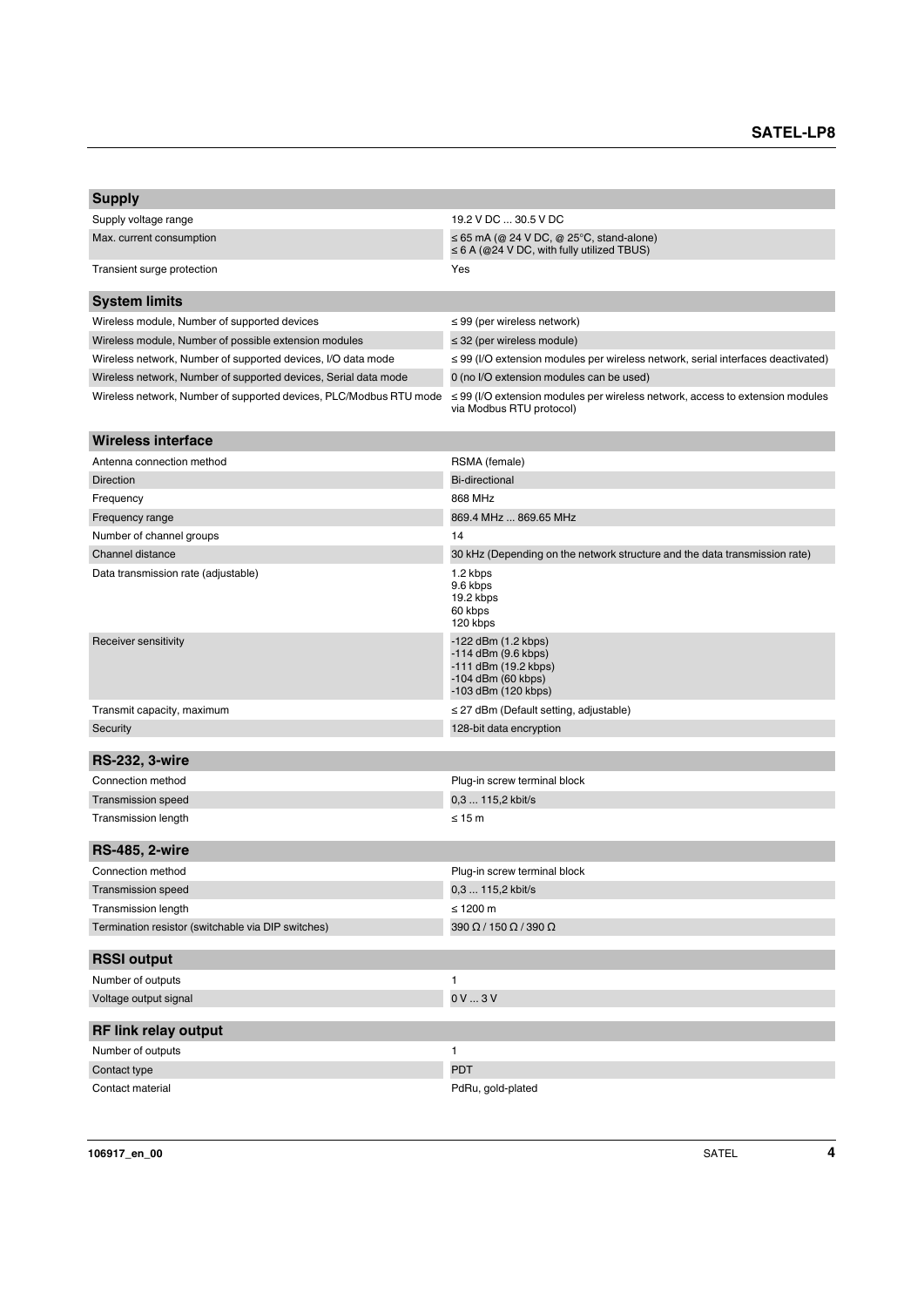| <b>RF link relay output</b>                      |                                                                                                                                                                                                                                             |
|--------------------------------------------------|---------------------------------------------------------------------------------------------------------------------------------------------------------------------------------------------------------------------------------------------|
|                                                  | 30 V AC                                                                                                                                                                                                                                     |
| Maximum switching voltage                        | 60 V DC                                                                                                                                                                                                                                     |
| Max. switching current                           | 500 mA                                                                                                                                                                                                                                      |
| Electrical service life                          | 5 x 10 <sup>5</sup> cycles with 0.5 A @ 30 V DC                                                                                                                                                                                             |
|                                                  |                                                                                                                                                                                                                                             |
| <b>Connection data</b>                           |                                                                                                                                                                                                                                             |
| Connection method                                | Screw connection                                                                                                                                                                                                                            |
| Conductor cross section, solid                   | 0.2 mm <sup>2</sup> 2.5 mm <sup>2</sup>                                                                                                                                                                                                     |
| Conductor cross section, flexible                | $0.2$ mm <sup>2</sup> 2.5 mm <sup>2</sup>                                                                                                                                                                                                   |
| Conductor cross section AWG/kcmil                | 24  14                                                                                                                                                                                                                                      |
| Stripping length                                 | 7 mm                                                                                                                                                                                                                                        |
| <b>Tightening torque</b>                         | 0.6 Nm                                                                                                                                                                                                                                      |
|                                                  |                                                                                                                                                                                                                                             |
| <b>Status indication</b>                         |                                                                                                                                                                                                                                             |
| Status display                                   | Green LED (supply voltage, PWR)<br>Green LED (bus communication, DAT)<br>Red LED (periphery error, ERR)<br>3 x green, 1 x yellow LED (LED bar graph receive quality, RSSI)<br>Green LED (receive data, RX)<br>Green LED (transmit data, TX) |
| <b>Ambient conditions</b>                        |                                                                                                                                                                                                                                             |
| Ambient temperature (operation)                  | $-40 °C$ 70 °C<br>-40 °F  158 °F                                                                                                                                                                                                            |
| Ambient temperature (storage/transport)          | $-40 °C  85 °C$<br>-40 °F  185 °F                                                                                                                                                                                                           |
| Permissible humidity (operation)                 | 20 %  85 %                                                                                                                                                                                                                                  |
| Permissible humidity (storage/transport)         | 20 %  85 %                                                                                                                                                                                                                                  |
| Altitude                                         | 2000 m                                                                                                                                                                                                                                      |
| Vibration (operation)                            | in accordance with IEC 60068-2-6: 5g, 10 Hz  150 Hz                                                                                                                                                                                         |
| Shock                                            | 16g, 11 ms                                                                                                                                                                                                                                  |
| <b>Certification</b>                             |                                                                                                                                                                                                                                             |
| Conformance                                      | CE compliance (R&TTE directive 1999/5/EC)                                                                                                                                                                                                   |
| <b>Conformance</b>                               |                                                                                                                                                                                                                                             |
| R&TTE Directive 1999/5/EC                        |                                                                                                                                                                                                                                             |
| Effective use of the radio spectrum according to | EN 300328                                                                                                                                                                                                                                   |
| Noise immunity according to                      | EN 61000-6-2                                                                                                                                                                                                                                |
| Noise emission according to                      | EN 61000-6-4                                                                                                                                                                                                                                |
| Health according to                              | EN 50385                                                                                                                                                                                                                                    |
| Electrical safety according to                   | EN 60950-1                                                                                                                                                                                                                                  |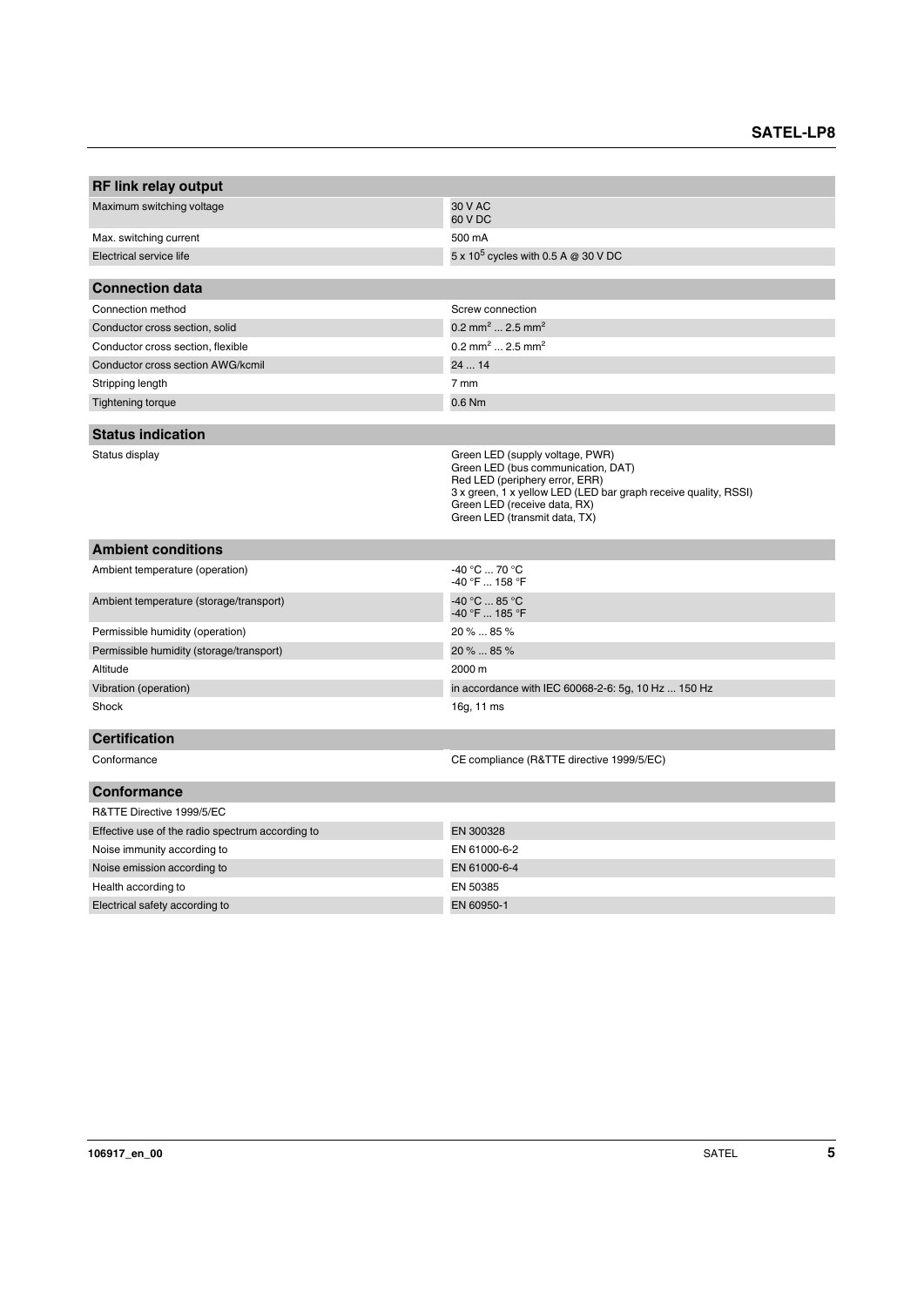## <span id="page-5-0"></span>**5 Safety regulations and installation notes**

#### <span id="page-5-1"></span>**5.1 Intended use**

The devices are intended for application in industrial environments.

The wireless system is Class A equipment and may cause radio interference in residential areas. In this case, the operator may be required to implement appropriate measures and to pay the costs incurred as a result.

Please note that, in combination with antennas, the maximum permissible transmission power may be exceeded. In this case, set the transmission power via the software.



Operation of the wireless system is only permitted if accessories available from Satel are used. The use of any other components can lead to withdrawal of the operating license.

You can find the approved accessories for this wireless system listed with the item at www.satel.com.

#### <span id="page-5-2"></span>**5.2 Installation notes**



#### **WARNING: Risk of electric shock**

During operation, certain parts of this device may carry hazardous voltages. Disregarding this warning may result in damage to equipment and/or serious personal injury.

- Provide a switch/circuit breaker close to the device, which is labeled as the disconnect device for this device or the entire control cabinet.
- Provide overcurrent protection ( $I \leq 6$  A) in the installation.
- Disconnect the device from all power sources during maintenance work and configuration (the device can remain connected to SELV or PELV circuits).
- The housing of the device provides a basic insulation against the neighboring devices, for 300 V eff. If several devices are installed next to each other, this has to be taken into account, and additional insulation has to be installed if necessary. If the neighboring device is equipped with basic insulation, no additional insulation is necessary.
- **•** Satel hereby declares that this wireless system complies with the basic requirements and other relevant regulations specified in Directive 1999/5/EC.
- **•** Installation, operation, and maintenance may only be carried out by qualified electricians. Follow the installation instructions as described.
- **•** When installing and operating the device, the applicable regulations and safety directives (including national safety directives), as well as general technical regulations, must be observed. The technical data is provided in the package slip and on the certificates (conformity assessment, additional approvals where applicable).
- **•** The device must not be opened or modified. Do not repair the device yourself, replace it with an equivalent device. Repairs may only be carried out by the manufacturer. The manufacturer is not liable for damage resulting from violation.
- **•** The IP20 protection (IEC 60529/EN 60529) of the device is intended for use in a clean and dry environment. The device must not be subject to mechanical strain and/or thermal loads, which exceed the limits described.
- **•** To protect the device against mechanical or electrical damage, install it in a suitable housing with appropriate degree of protection as per IEC 60529.
- **•** The device complies with the EMC regulations for industrial areas (EMC class A). When using the device in residential areas, it may cause radio interference.
- **•** Only specified devices from Satel may be connected to the 12-pos. S-PORT interface.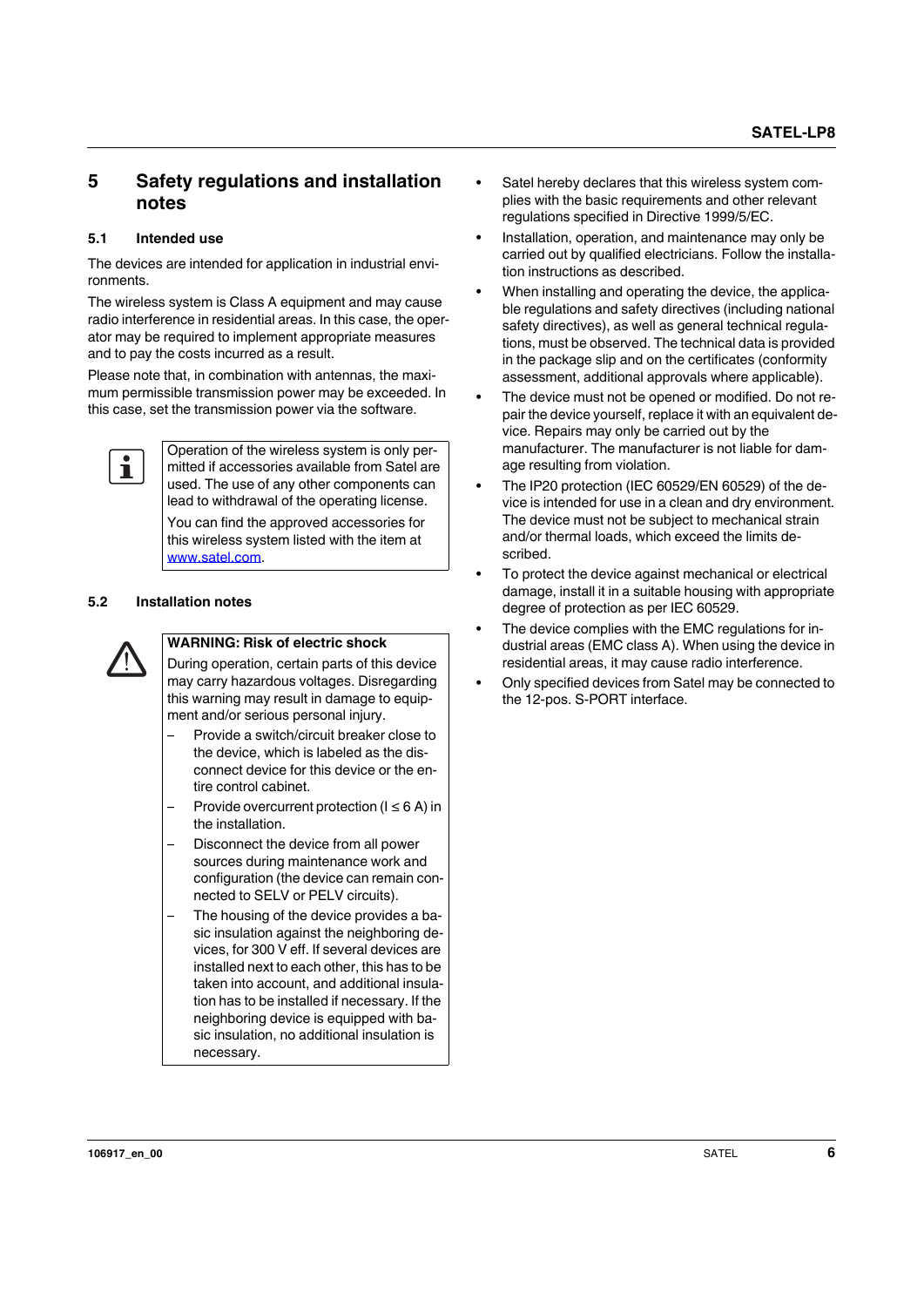## <span id="page-6-0"></span>**6 Installation**



#### **NOTE: electrostatic discharge!**

The device contains components that can be damaged or destroyed by electrostatic discharge. When handling the device, observe the necessary safety precautions against electrostatic discharge (ESD) according to EN 61340-5-1 and IEC 61340-5-1.

#### <span id="page-6-1"></span>**6.1 Structure**



Figure 1 Function elements

| Pos.           | <b>Designation</b>                               |
|----------------|--------------------------------------------------|
| 1              | RSMA antenna connection (socket)                 |
| 2              | Test output RSSI (03 V DC) for evaluation of the |
|                | wireless signal strength                         |
| 3              | Device supply (+24 V DC, GND)                    |
| 4              | 12-pos. programming interface (S-PORT)           |
| 5              | RAD ID address setting via thumbwheel            |
| 6              | <b>SET</b> button                                |
| $\overline{7}$ | Connection option for TBUS DIN rail connector    |
| 8              | DIN rail                                         |
| 9              | Metal foot catch for DIN rail fixing             |
| 10             | Connection terminal block RS-485 interface       |
| 11             | Connection terminal block RS-232 interface       |
| 12             | Relay output with PDT contact (floating)         |
| 13             | RS-232/485 serial interface status LED (RX/TX)   |
| 14             | LED bar graph for displaying the wireless signal |
|                | strength                                         |
| 15             | ERR status LED, red (communication error)        |
| 16             | DAT status LED, green (BUS communication)        |
| 17             | PWR status LED, green (supply voltage)           |

#### <span id="page-6-2"></span>**6.2 Basic circuit diagram**



Figure 2 Block diagram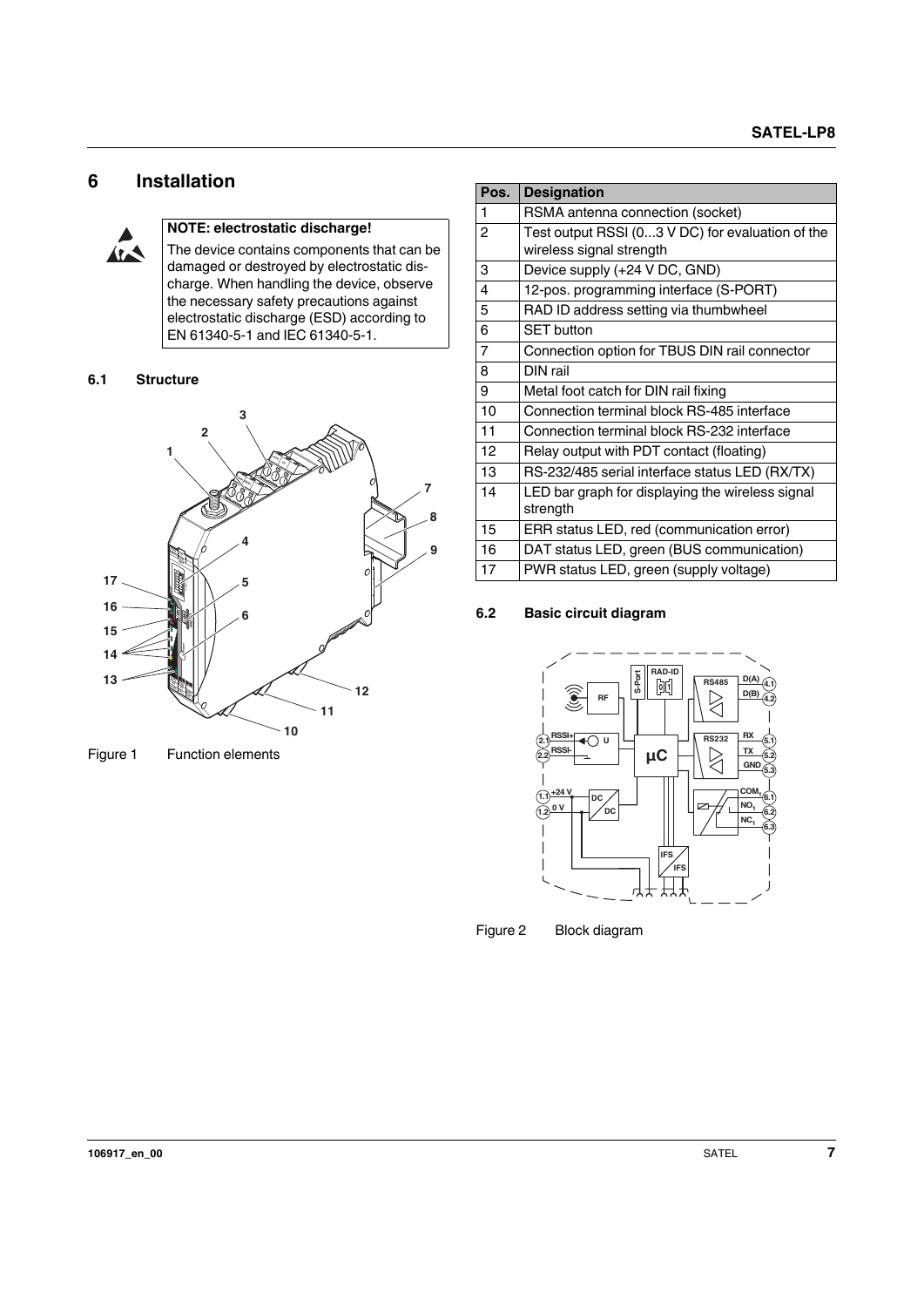#### <span id="page-7-0"></span>**6.3 Display and diagnostic elements**

The wireless module indicates the operating states with nine LEDs.



#### **PWR LED**

- OFF No supply voltage
- ON Supply voltage OK

#### **DAT LED**

#### **ERR LED**

|                      | 牦                         |                                                                                                                                                                            |
|----------------------|---------------------------|----------------------------------------------------------------------------------------------------------------------------------------------------------------------------|
|                      |                           |                                                                                                                                                                            |
| igure 3 <sup>-</sup> |                           | Display and diagnostic elements                                                                                                                                            |
| <b>PWR LED</b>       |                           |                                                                                                                                                                            |
|                      |                           | The green PWR LED indicates the supply voltage status.                                                                                                                     |
| OFF                  | No supply voltage         |                                                                                                                                                                            |
| ΟN                   | Supply voltage OK         |                                                                                                                                                                            |
| DAT LED              |                           |                                                                                                                                                                            |
| tus.                 |                           | The green DAT LED indicates the bus communication sta-                                                                                                                     |
| OFF                  | No communication          |                                                                                                                                                                            |
| Flashing             |                           | Configuration mode                                                                                                                                                         |
| OΝ                   | Cyclic data communication |                                                                                                                                                                            |
| <b>ERR LED</b>       |                           |                                                                                                                                                                            |
|                      |                           | The red ERR LED indicates the error status.                                                                                                                                |
| OFF                  |                           | No error                                                                                                                                                                   |
| Flashing             | Slow<br>(1.4 Hz)          | Wireless module in I/O data<br>mode (wire in/wire out):<br>double assignment of the I/O MAP<br>address, missing input module,<br>missing output module,<br>modified RAD ID |
|                      |                           | Wireless module in                                                                                                                                                         |
|                      |                           | <b>PLC/Modbus RTU mode:</b><br>double assignment of the I/O MAP                                                                                                            |
|                      |                           | address, modified RAD ID,                                                                                                                                                  |
|                      |                           | no Modbus communication                                                                                                                                                    |
|                      | Fast<br>(2.8 Hz)          | Wireless connection interrupted                                                                                                                                            |
| ΟN                   |                           | Local bus error                                                                                                                                                            |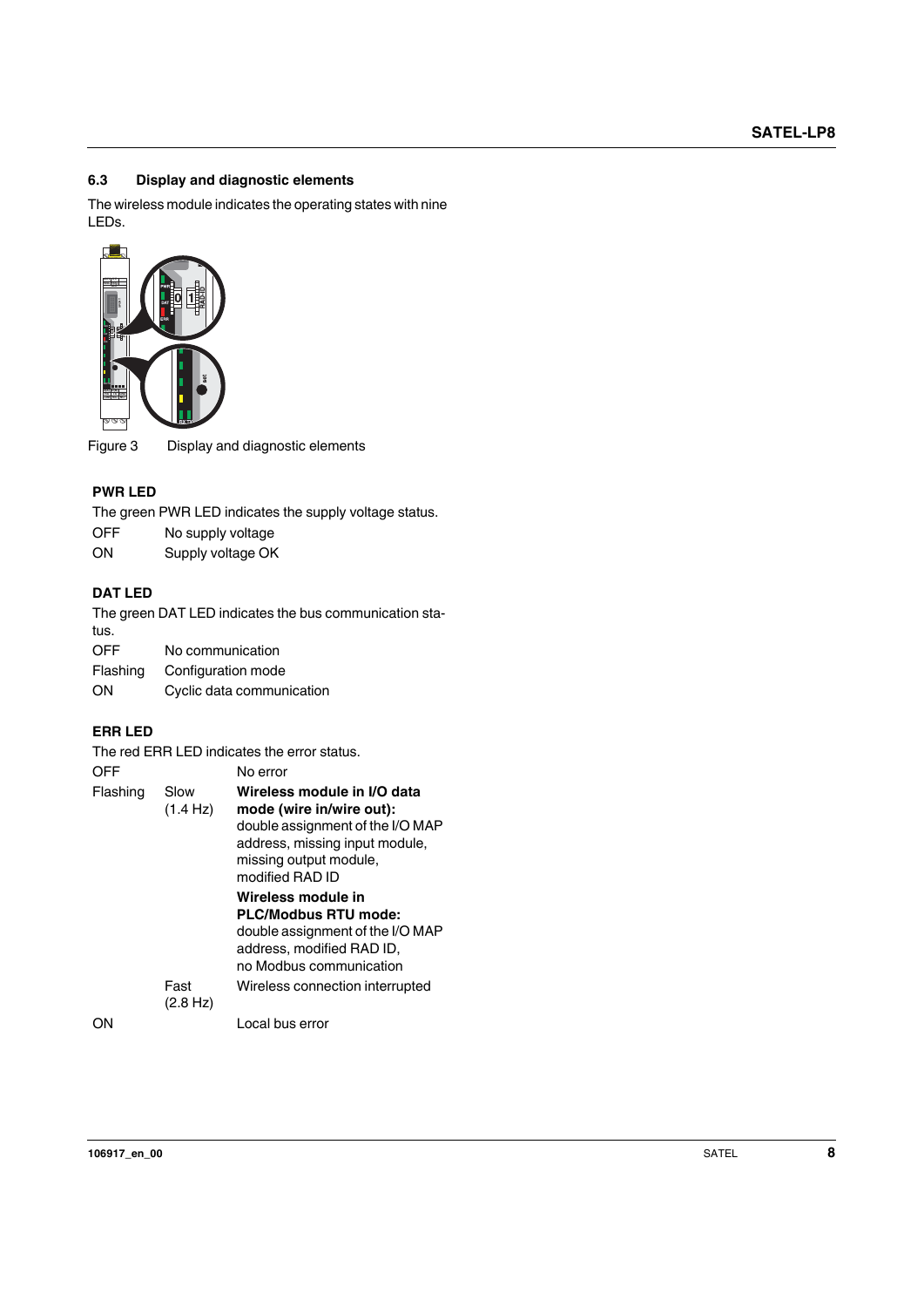#### **LED bar graph**

The LED bar graph indicates the receive signal strength.

| Bar<br>graph | <b>LEDs</b>                                   | <b>Receive signal</b>                                                         |                                                                                                   | <b>RSSI</b><br>(in V) |
|--------------|-----------------------------------------------|-------------------------------------------------------------------------------|---------------------------------------------------------------------------------------------------|-----------------------|
|              | All 4 LEDs<br>light up                        | imum receive signal<br>1.2k<br>9.6k<br>19.2k<br>60k<br>120k                   | Connection with max-<br>$-90$ dBm<br>$-85$ dBm<br>$-80$ dBm<br>$-75$ dBm<br>-70 dBm               | 2.53V                 |
|              | Yellow and<br>2 green LEDs<br>light up        | good receive signal<br>1.2k<br>9.6k<br>19.2k<br>60k<br>120k                   | Connection with very<br>$-100$ dBm<br>-95 dBm<br>$-90$ dBm<br>$-85$ dBm<br>$-80$ dBm              | 22.5V                 |
|              | <b>Yellow</b> and<br>1 green LEDs<br>light up | receive signal<br>1.2k<br>9.6k<br>19.2k<br>60k<br>120k                        | Connection with good 1.5  2 V<br>$-110$ dBm<br>$-105$ dBm<br>$-100$ dBm<br>$-95$ dBm<br>$-90$ dBm |                       |
|              | <b>Yellow LED</b><br>lights up                | Connection with low<br>receive signal<br>1.2k<br>9.6k<br>19.2k<br>60k<br>120k | <b>LINK</b><br><b>LINK</b><br><b>LINK</b><br><b>LINK</b><br><b>LINK</b>                           | 11.5V                 |
|              | <b>OFF</b>                                    | No connection                                                                 |                                                                                                   | 0 V                   |

#### **LED bar graph - light sequence**

The light sequence from bottom to top signalizes a firmware update or that the wireless module is in write mode for the memory stick.

|             | Observe the maximum permissible emitted  |
|-------------|------------------------------------------|
| $\mathbf i$ | transmission power of 27 dBm.            |
|             |                                          |
|             | This is determined based on:             |
|             | Device transmission power + antenna gain |
|             | - cable attenuation.                     |
|             | Reduce the device transmission power, if |
|             | necessary.                               |

#### **LED bar graph - flashing**

The devices are too close to each other.



As the full transmission power and the reception amplifier are activated by default, signals may be superimposed.

Increase the distance between devices.

#### **TX LED**

The green TX LED indicates communication (transmit data) with the RS-232/RS-485 interface.

#### **RX LED**

The green RX LED indicates communication (receive data) with the RS-232/RS-485 interface.

#### **SET button**

The SET button is used to confirm a station change, without performing a power up.

After making any change, press the SET button for one second to apply the settings. The DAT LED starts flashing. When the DAT LED is permanently on this means that read in has been completed.

Station changes:

- RAD ID address of the wireless module changed
- I/O MAP address of extension modules changed
- I/O extension module added
- I/O extension module removed
- Memory stick used
- SATEL-LP-CONF stick used

 $\frac{1}{1}$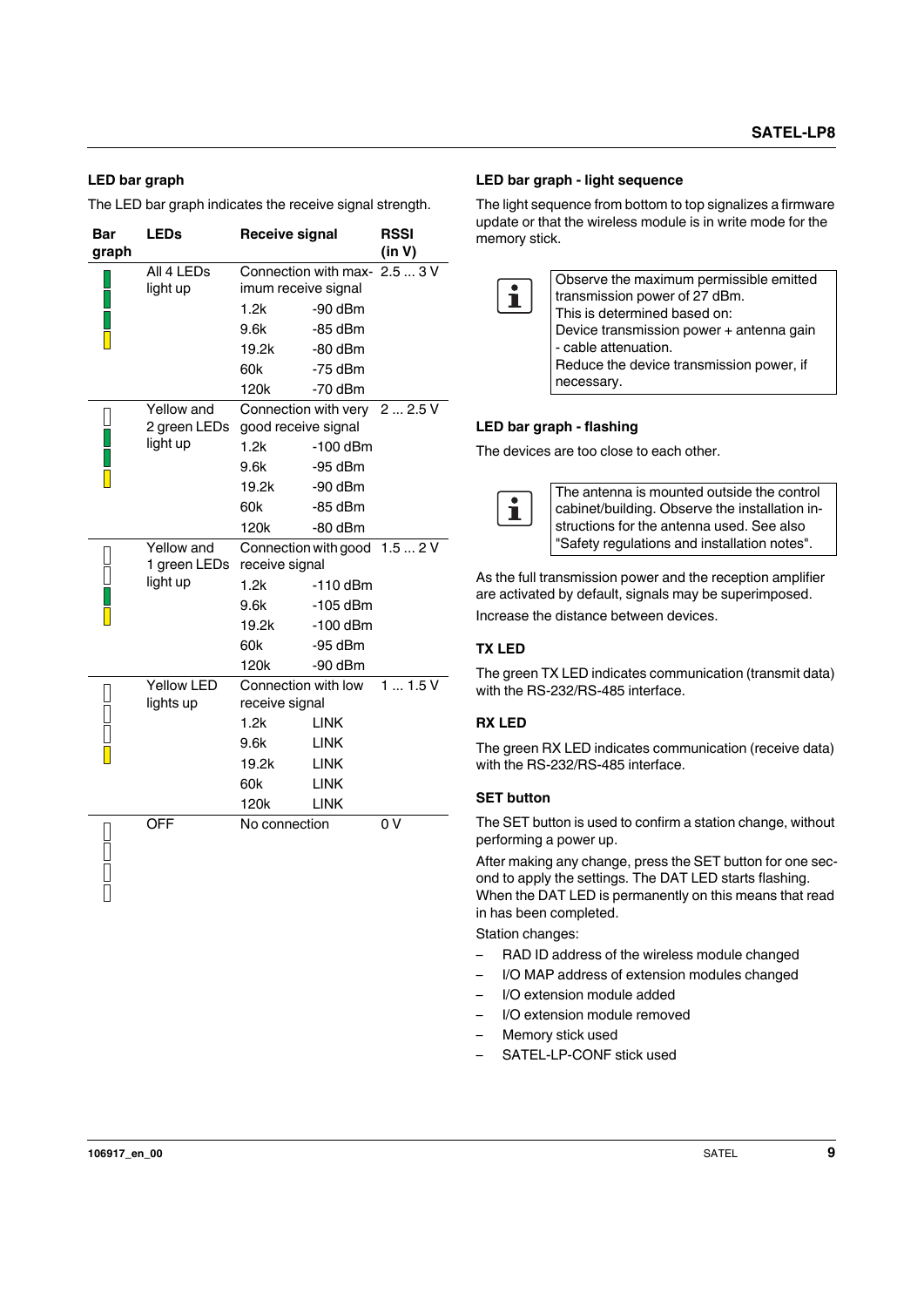#### **RSSI LED bar graph**

You can read the RSSI values (signal strength received) via the serial interface of the master wireless module by Modbus/RTU commands.



Figure 4 Example of point-to-point connection

In a point-to-point connection, the LED bar graph is active on the master and on the repeater/slave. The same signal strength is displayed on both modules.



In a wireless network with more than one repeater/slave, only the yellow LED on the master is permanently on. The signal strength is displayed on the repeaters/slaves. The signal strength is always related to the wireless module which is directly connected.

#### **RF link relay**

The RF link relay diagnoses the state of the wireless connection. The relay picks up when the wireless connection is established.

If the device is no longer receiving the data packets correctly, the relay is deactivated after a while. The relay picks up again automatically when the wireless connection is reestablished. The relay has been designed as a changeover contact.



The RF link relay can be used as a fault message contact to indicate the failure of the wireless connection to the controller.

#### **RSSI test socket**

A voltage measuring device can be connected to the RSSI test socket to measure a voltage, which provides information about the received wireless signal. Using the table shown below the LED bar graph, the received signal strength can be determined using the voltage value. This can be useful when positioning and aligning the antenna, for example.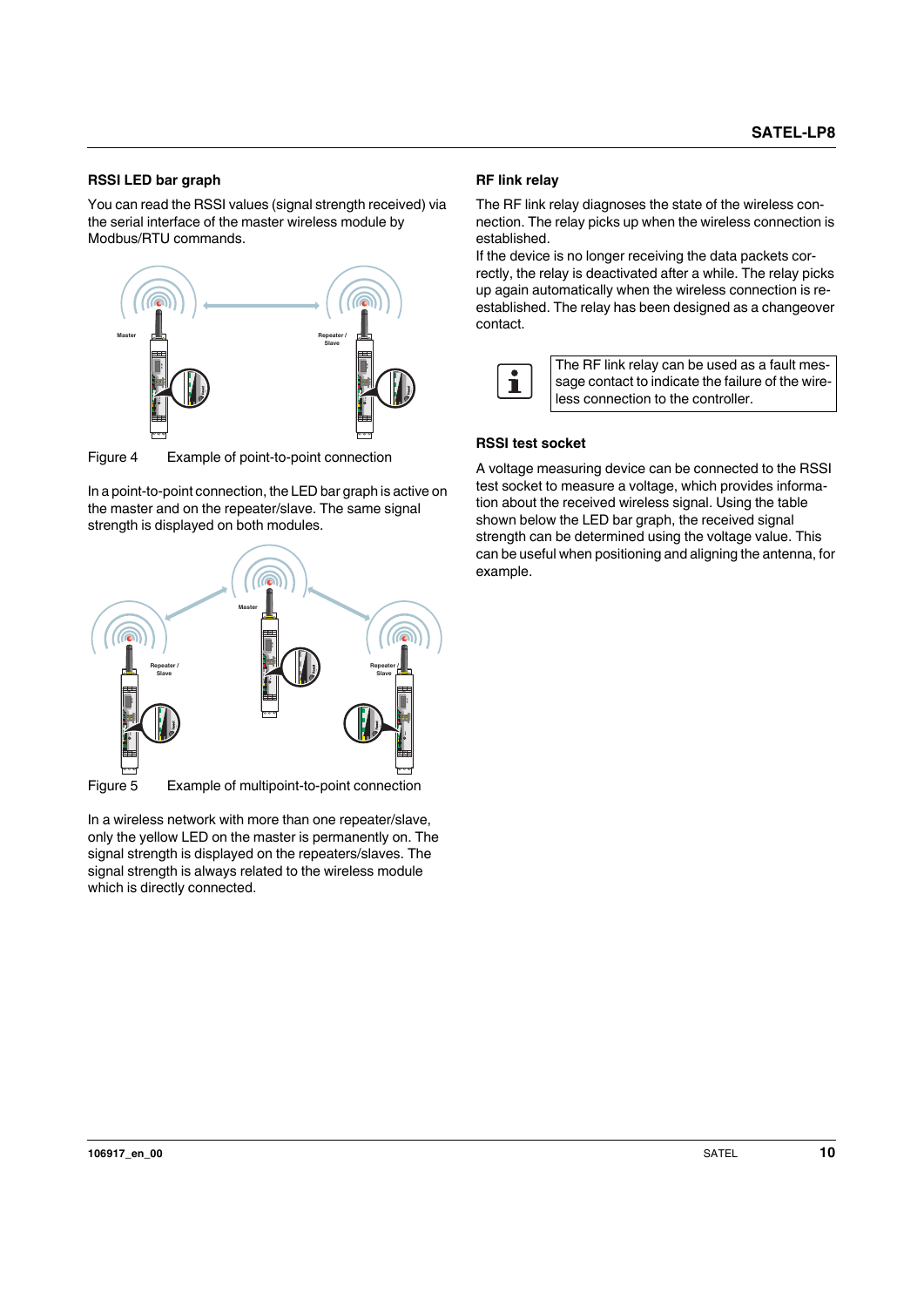## <span id="page-10-0"></span>**6.4 Assembly/removal**

### **Connection station with I/O extension modules**

Up to 32 different I/O extension modules can be connected to every wireless module via the DIN rail connector (see accessories). Data is transmitted and power is supplied to the I/O extension modules via the bus foot.



Figure 6 SATEL-LP connection station with up to 32 I/O extension modules





Figure 7 Mounting and removing

#### **Assembly**

When using the device in a connection station, use the 17.5 mm wide DIN rail connector supplied. Only use the DIN rail connector in connection with 24 V DC devices.

- **•** Connect the DIN rail connectors together for a connection station.
- **•** Push the connected DIN rail connectors into the DIN rail.
- **•** Place the device onto the DIN rail from above. Ensure the device and DIN rail connector are aligned correctly.
- **•** Holding the device by the housing cover, carefully push the device towards the mounting surface so that the device bus connector is securely fixed onto the DIN rail connector.
- **•** Once the snap-on foot has been audibly snapped onto the DIN rail, check that it is fixed securely. The device is only mechanically secured via the DIN rail.
- **•** Connect the desired number of I/O extension modules to the wireless module via the DIN rail connector.
- **•** Install the device in suitable housing to meet the requirements for the protection class.
- **•** During startup, check that the device is operating, wired, and marked correctly.

#### **Removing**

**IO-MAP 3 2**

- **•** Use a suitable screwdriver to release the locking mechanism on the snap-on foot of the device.
- **•** Hold onto the device by the housing cover and carefully tilt it upwards.
- **•** Carefully lift the device off the DIN rail connector and the DIN rail.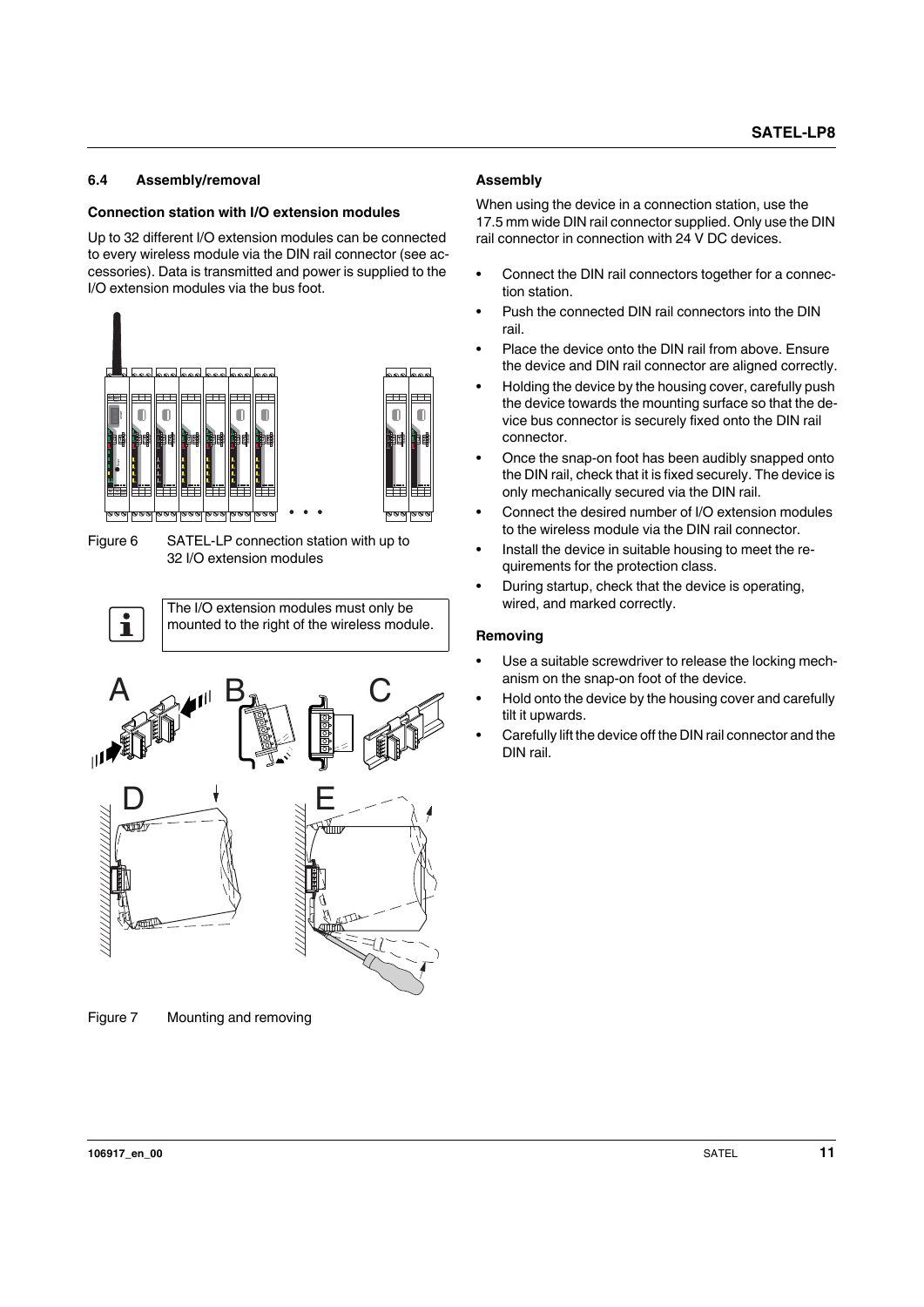#### <span id="page-11-0"></span>**6.5 Connecting the cables**



Figure 8 Connecting the cables

- **•** Crimp ferrules to the wires. Permissible cable cross section: 0.2...2.5 mm².
- **•** Insert the wire with ferrule into the corresponding connection terminal block.
- **•** Use a screwdriver to tighten the screw in the opening above the connection terminal block. Tightening torque: 0.6 Nm

#### <span id="page-11-1"></span>**6.6 Serial pin assignment**

Connect the I/O device to the wireless module via the required serial interface.



Parallel operation of the interfaces is not possible.

#### **Shielding**

**•** Connect the shield connection of the RS-485 bus cable correctly via an external shield connection clamp.



#### **NOTE: damage to the interface**

A faulty connection of the shield in combination with permanent external interferences can cause damage to the RS-485 interface. Observe the polarity of the RS-485 2-wire cable and ensure that the shield connection is connected correctly.

Choose the type of shield connection according to the type of interference expected:

- Firstly, connect the shield on one side. This suppresses electrical fields.
- To suppress disturbances caused by alternating magnetic fields, connect the shield on both sides. When doing so, the ground loops must be taken into account: galvanic disturbances along the reference potential can interfere with the useful signal, and the shielding effect is reduced.
- If several devices are connected to a single bus, the shield must be connected to each device (e.g., by means of clamps).
- Connect the bus shield to a central PE point using short, low-impedance connections with a large surface area (e.g., by means of shield connection clamps).

#### **Activating/deactivating the termination network**

The wireless module is operated on a 2-wire bus line. For correct operation of the bus system, termination networks are required for the RS-485 bus connection.

**•** Terminate an RS-485 bus cable at both bus ends. To do so, verify the position of the wireless module on the RS-485 bus cable and set the required operating mode via the DIP switch.

|                              |                               | DIP |    |
|------------------------------|-------------------------------|-----|----|
| <b>Operating mode</b>        | <b>Termination</b><br>network |     | 2  |
| RS-485 termination<br>device | OΝ                            | ON  | OΝ |
| RS-485 device                | 7FF                           |     |    |

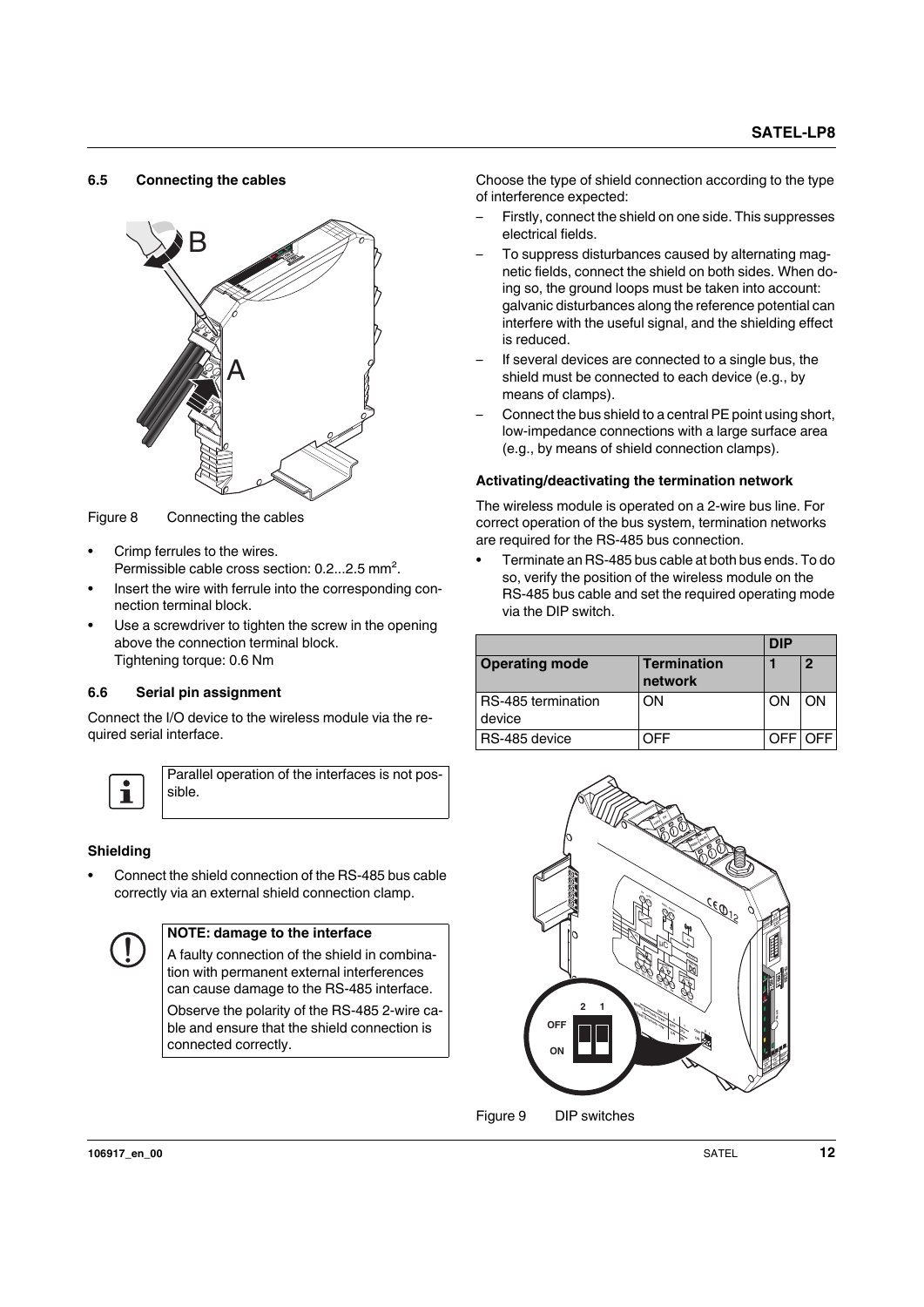#### **RS-485 pin assignment**

In RS-485 mode, an RS-485 network with several I/O devices can be created. Use a twisted pair bus cable to connect the I/O devices. Fit this bus cable with a termination network at the two furthest points of the RS-485 network.

- **•** Connect the individual conductors of the data cable to the plug-in screw terminal block (Figure 1, item 10).
- **•** Make sure the signal assignment is correct.



Figure 10 RS-485 interface pin assignment

#### **RS-232 pin assignment**

In RS-232 mode, point-to-point connections can be established.



The RS-232 interface is a DCE (data communication equipment) type. The wireless module may only be connected

to devices, which meet the requirements of EN 60950.

- **•** Connect the individual conductors of the data cable to the plug-in screw terminal block (Figure 1, item 11).
- **•** Make sure the signal assignment is correct.





Figure 12 RS-232 interface pin assignment (DTE - DCE)

#### **Antenna connection**

The wireless module has an RSMA antenna connection (socket) for connecting an external antenna.

A wide selection of antennas and antenna cables can be found in the "Ordering data" section on page 3.



Figure 13 Antenna connection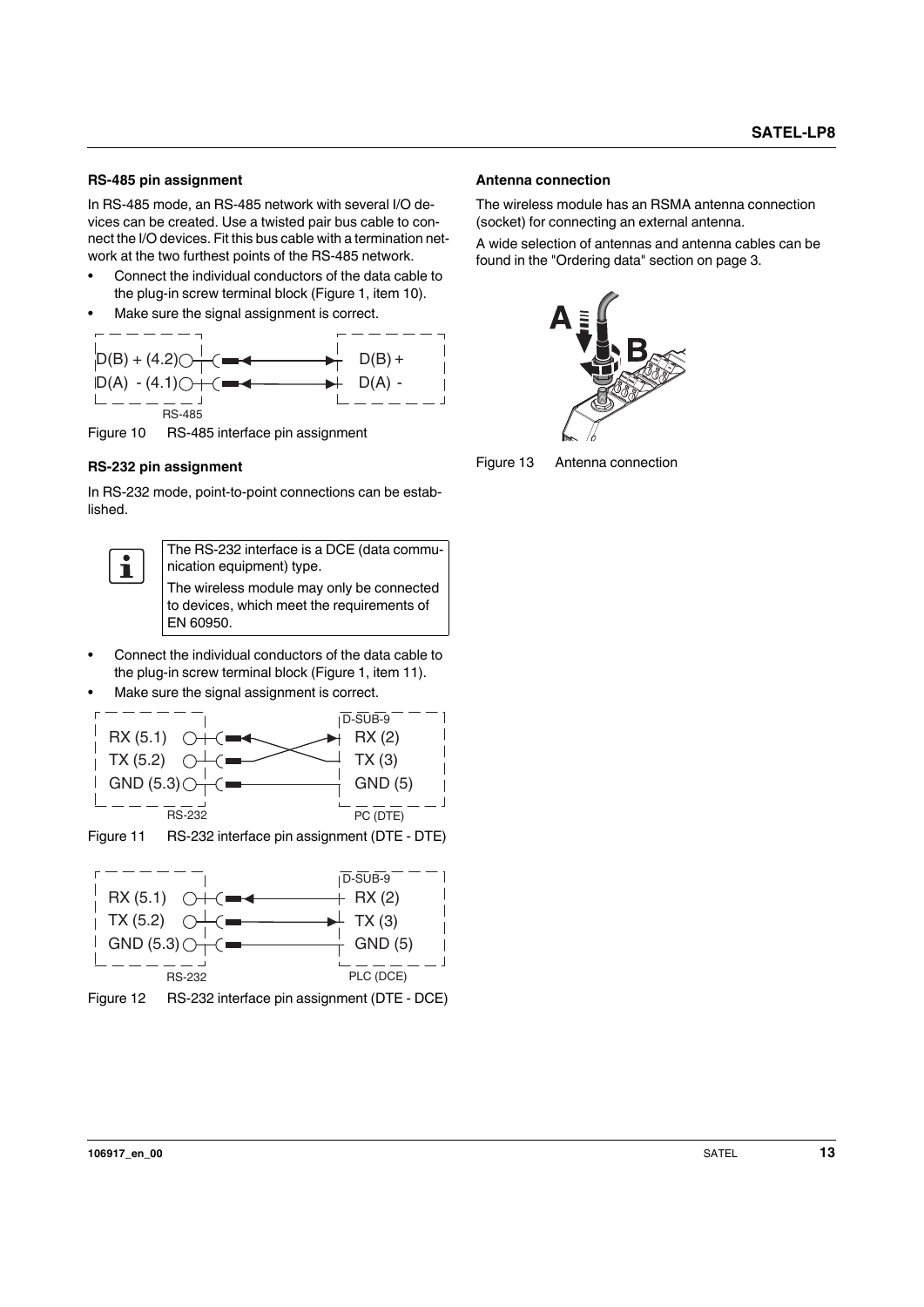## <span id="page-13-0"></span>**7 Startup and configuration**

By default, all wireless modules are configured in the same way.

### **Default settings**

Operating mode: I/O data mode (wire in/wire out)



Data communication is only possible using I/O extension modules.

#### **Wireless interface**

| Net ID:                   | 127            |
|---------------------------|----------------|
| RF band:                  | 2              |
| Encryption:               | OFF            |
| Network structure:        | Mesh           |
| Device type:              | Repeater/slave |
| Data rate of the wireless |                |
| interface:                | 9.6 kbps       |
| Reception amplifier:      | Activated      |
| Transmission power:       | 27 dBm         |

For simple I/O data applications (wire in/wire out), addressing is carried out easily using a thumbwheel. This means you can establish a wireless connection without any programming effort.

For serial data transmission, PLC/Modbus RTU mode or changes to the "default settings", each wireless module must be configured using the SATEL-LP-CONF configuration and diagnostics software. See Section 7.6, "SATEL-LP-CONF configuration and diagnostics software".

If you operate the system in an environment with more than one network in the 868 MHz band, you can use a configuration memory (SATEL-LP-CONF stick) or make advanced settings via the SATEL-LP-CONF software.

#### <span id="page-13-1"></span>**7.1 Resetting to the default settings**

- **•** Disconnect the device from the supply voltage.
- **•** Hold down the SET button located on the front of the device.
- **•** Switch the supply voltage back on.
- **•** Press and hold the SET button until the DAT LED flashes.

Alternatively, you can reset the device to the default settings using the SATEL-LP-CONF software.

#### <span id="page-13-2"></span>**7.2 Setting the station address (RAD-ID)**

You address the devices in a wireless network via the thumbwheel on the front of the wireless module.

Firstly, set the desired station address with the yellow thumbwheel on the wireless module. This results in an initial functional configuration. There must be one master (address "01") and at least one repeater/slave (address "02 to 99") in a network.



Configuring two wireless modules with the same address will result in a network that does not function correctly.

The following settings can be made using the thumbwheel:

| Thumbwheel | <b>Description</b>                    |
|------------|---------------------------------------|
| 01         | Master address for networks with      |
|            | repeaters (mesh networks)             |
| $02 - 99$  | Repeater/slave addresses for networks |
|            | with repeaters (mesh networks)        |
| *1         | Master address for networks without   |
|            | repeaters (star networks)             |
| $*2 - *9$  | Slave address for networks without    |
|            | repeaters (star networks)             |
| 00         | Not permitted                         |



After making any change to the module address, press the SET button for one second to apply the setting.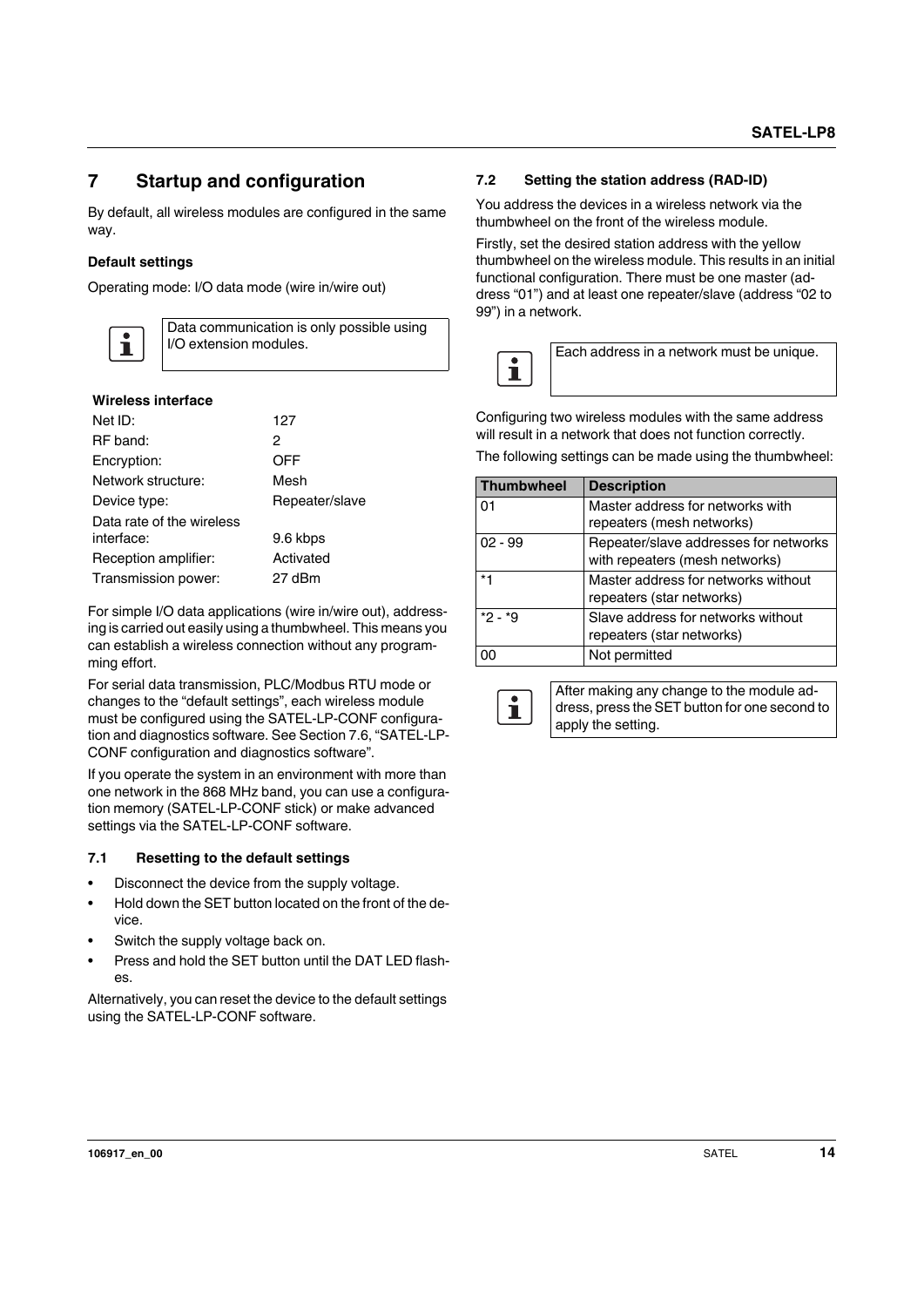#### <span id="page-14-0"></span>**7.3 Transmission capacity**

Observe the maximum permissible radiated  $\mathbf{i}$ transmission power at the antenna (EIRP, see table). This is determined based on: Device transmission power + antenna gain - cable attenuation. Reduce the device transmission power via the SATEL-LP-CONF software, if necessary.

#### <span id="page-14-1"></span>**7.4 Data transmission speed of the wireless interface**

The range is an important parameter in industrial wireless applications, especially in outdoor applications.

Even in cases where long ranges do not have to be covered, good receiver sensitivity enables transmission in harsher outdoor conditions, e.g., when there is no direct line of sight.

The receiver sensitivity determines the signal amplitude which can just about be received by the wireless module. The lower the data transmission speed of the wireless interface, the higher the receiver sensitivity and thereby the bandwidth.

You can achieve transmission within the kilometer range using the wireless module if the following conditions are fulfilled:

- Suitable gain antennae are used
- Line of sight
- Adherence to the Fresnel zone



Adjust the data transmission speed of the wireless interface to the respective application using the SATEL-LP-CONF software (default setting  $= 9.6$  kbps).

| Data trans-<br>mission<br>speed<br>[kbps] | <b>Typical</b><br>receiver<br>sensitiv-<br>ity [dBm] | EIRP: max.<br>radiated<br>power<br>[dBm] | <b>Potential dis-</b><br>tance that can<br>be covered<br>with line of<br>sight and a<br>system reserve<br>of 12 dB [km] |  |  |  |  |  |
|-------------------------------------------|------------------------------------------------------|------------------------------------------|-------------------------------------------------------------------------------------------------------------------------|--|--|--|--|--|
| 120                                       | -103                                                 |                                          | 10                                                                                                                      |  |  |  |  |  |
| 60                                        | -104                                                 |                                          | 15                                                                                                                      |  |  |  |  |  |
| 19.2                                      | $-111$                                               | 27                                       | 18                                                                                                                      |  |  |  |  |  |
| 9.6                                       | $-114$                                               |                                          | 20                                                                                                                      |  |  |  |  |  |
| 1.2                                       | $-122$                                               |                                          | 25                                                                                                                      |  |  |  |  |  |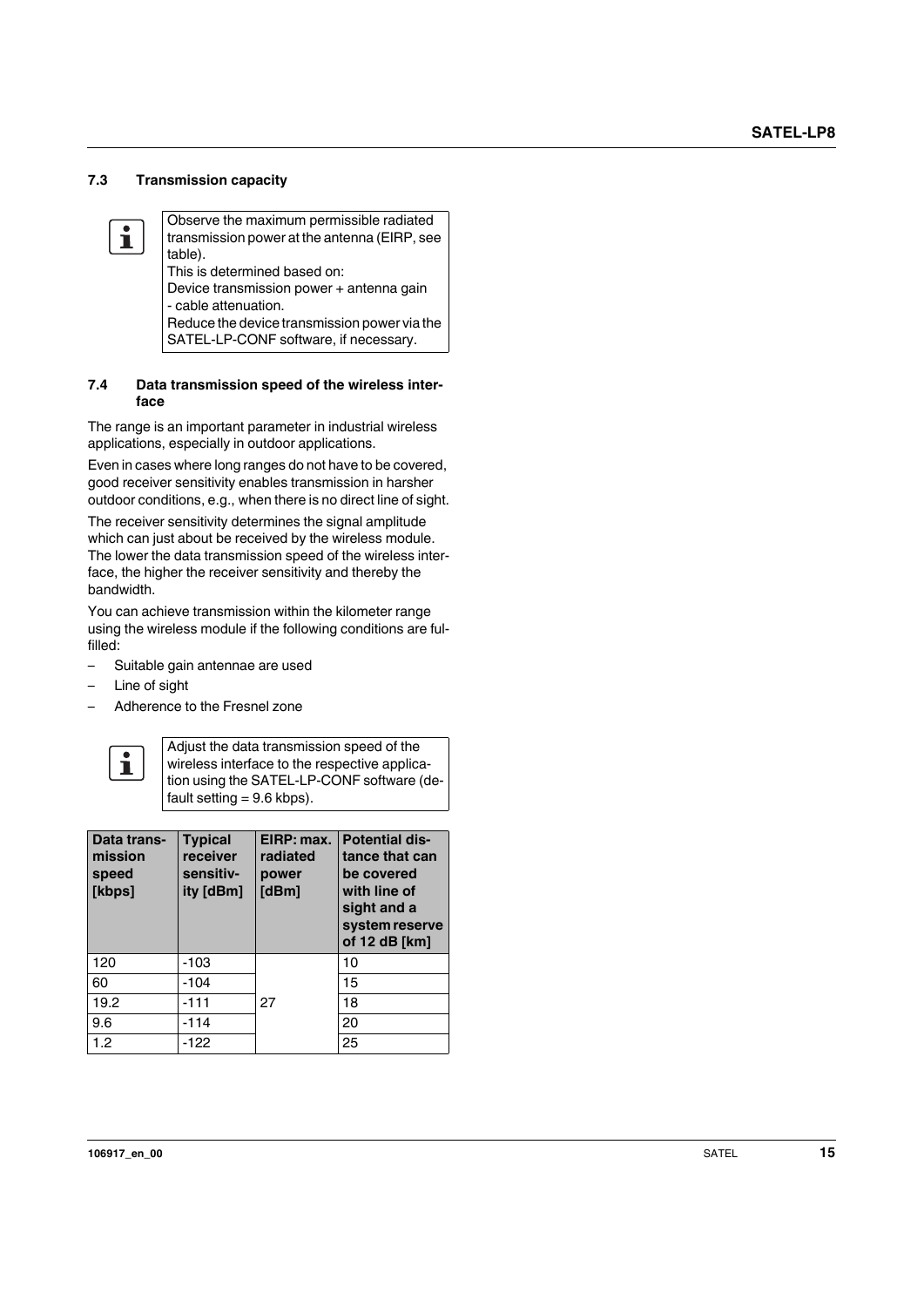#### <span id="page-15-0"></span>**7.5 I/O data transmission**

In order to enable the transmission of signals, you must assign a corresponding output module to the input module.

The following conditions must be met:

#### **Wireless module in I/O data mode (default setting)**

Use the white thumbwheel on the I/O extension module to set the I/O MAP address (01 ... 99).

The input device must be provided with the same I/O MAP address as the assigned output device at the other wireless station (I/O mapping). The I/O MAP address may only appear once in the network. Exception: outputs with the same address can occur multiple times in different stations on the network.

Once the desired number of I/O extension modules have been connected to the wireless module via the DIN rail connector, the active configuration of the station must be read in via the SET button (item 6 in Figure 1) on the front of the wireless module.



You can connect a maximum of 32 I/O extension modules to a station.

To apply the configuration, press the SET button for one second in the event of the following changes:

- RAD ID address of the wireless module changed
- I/O MAP address of extension modules changed
- I/O extension module added
- I/O extension module removed

 $\mathbf{i}$ 

You can connect a maximum of 32 I/O extension modules to a station.

#### <span id="page-15-1"></span>**7.6 SATEL-LP-CONF configuration and diagnostics software**



A PC with a Windows operating system is required in order to use the configuration and diagnostics software.

[SATEL-LP-CONF configuration software is required for spe](http://www.satel.com)cial settings.

[This can be downloaded at](http://www.satel.com) www.satel.com.

**•** Use the SATEL-LP-PROG (Order No. YC0520) USB cable for this.

#### **7.7 Serial data transmission**

For serial data communication, you have to activate the "serial data" mode in the SATEL-LP-CONF software. Set the interface parameters of the RS-232 or RS-485 interface such as data rate, parity, stop bits, and data bits according to the connected application.

#### <span id="page-15-2"></span>**7.8 PLC/Modbus RTU mode**

Activate the PLC/Modbus RTU mode in the SATEL-LP-CONF software. In PLC/Modbus RTU mode (I/O to serial), you can wirelessly connect I/O modules directly to a controller. The wireless module provides an RS-232 or RS-485 interface for this purpose.

In PLC/Modbus mode, the wireless master works as a Modbus slave and has its own Modbus address. The Modbus address is a unique address, which is only assigned for the wireless master (RAD-ID = 1). You can select an address 1 ... 127.

You can connect I/O extension modules to each wireless device in the network. A wireless network can have a maximum of 99 I/O extension modules. Use the white thumbwheel on the I/O extension module to set the I/O MAP address (01 ... 99).

Each I/O MAP address may only appear once in the network. Output modules and input modules must have different I/O MAP addresses. Exception: outputs with the same address can occur multiple times in different stations on the network.

Input and output data is stored in a Modbus Memory Map in the master wireless module. The process data tables can be found in the SATEL-LP user manual.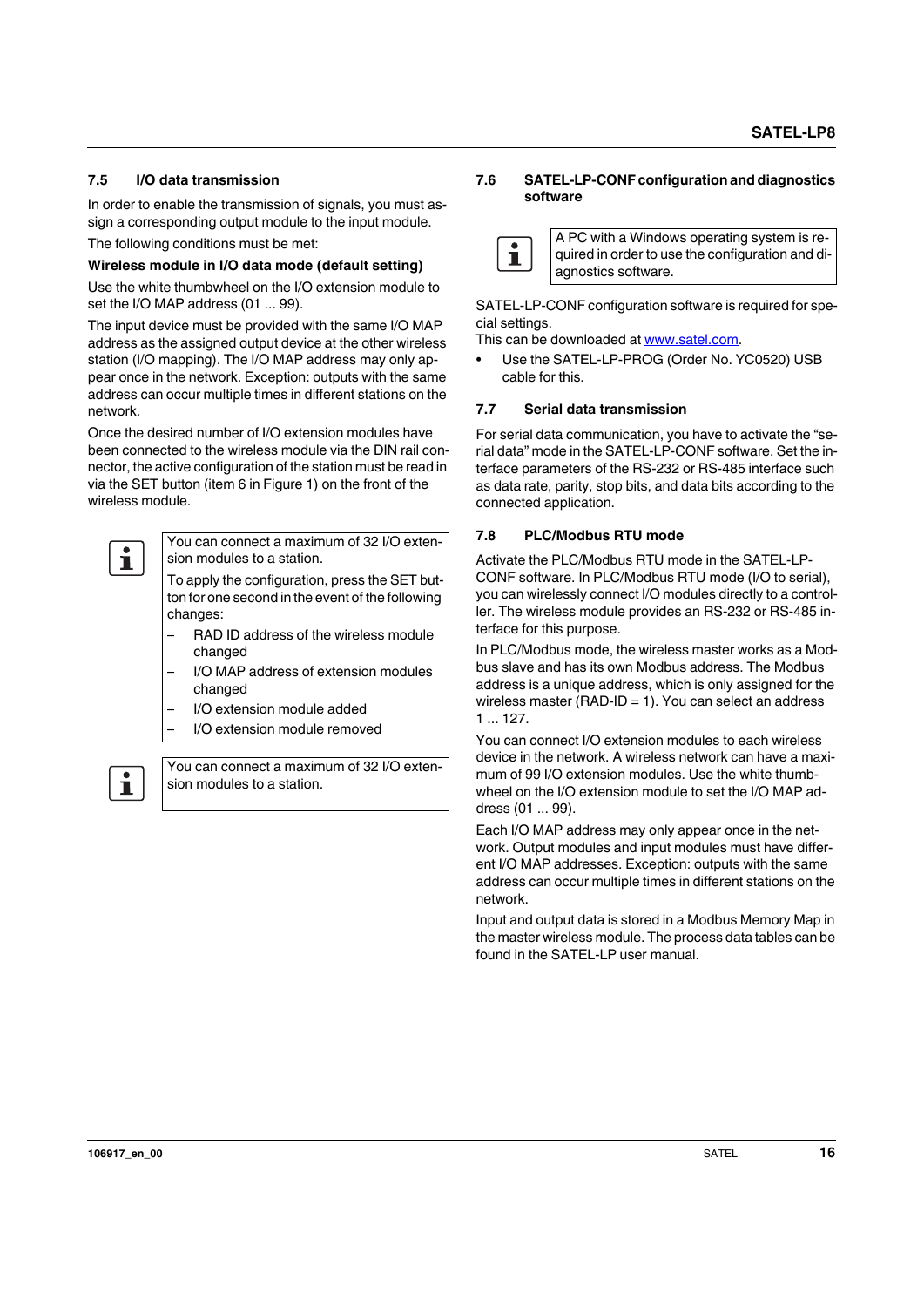#### <span id="page-16-0"></span>**7.9 Behavior of the input and output modules in the event of an interrupted wireless connection**

DIP switches on the I/O extension modules can be used to set how the analog and digital outputs should behave in the event of interrupted wireless connection.

#### **"HOLD" DIP switch**

If the wireless connection is interrupted, the outputs of the I/O extension modules retain their last value or state.

#### **"RESET" DIP switch**

If the wireless connection is interrupted, the outputs of the I/O extension modules are reset (output value is set to 0).

#### <span id="page-16-1"></span>**7.10 Saving the wireless network**

You can configure your network to a unique, safe network via a SATEL-LP-CONF stick (see accessories). By doing so, it is possible to operate several networks in parallel with different network IDs and RF bands.

Insert the SATEL-LP-CONF stick into the S-PORT of the wireless module. After accepting, the information is then loaded into the internal memory.



You have to configure each individual network device. To this end, you only need one SATEL-LP-CONF stick for all wireless modules in the network.

After configuration, you can remove the SATEL-LP-CONF stick from the wireless module.



Figure 14 Configuration via SATEL-LP-CONF stick

- **1** SATEL-LP-CONF...
- **2** Status LEDs
- **3** SET button

The SATEL-LP-CONF stick has RF band 2 and a unique network ID.

#### **Reading in the device configuration using the SATEL-LP-CONF stick**

- **•** Insert the SATEL-LP-CONF stick into the S-PORT of the wireless module.
- **•** Press the SET button on the wireless module for one second.
- **•** Parameter read in is started.
- **•** When the DAT LED lights up once, this means that the read in process has been completed. The new parameters are activated.
- **•** Remove the SATEL-LP-CONF stick from the wireless module.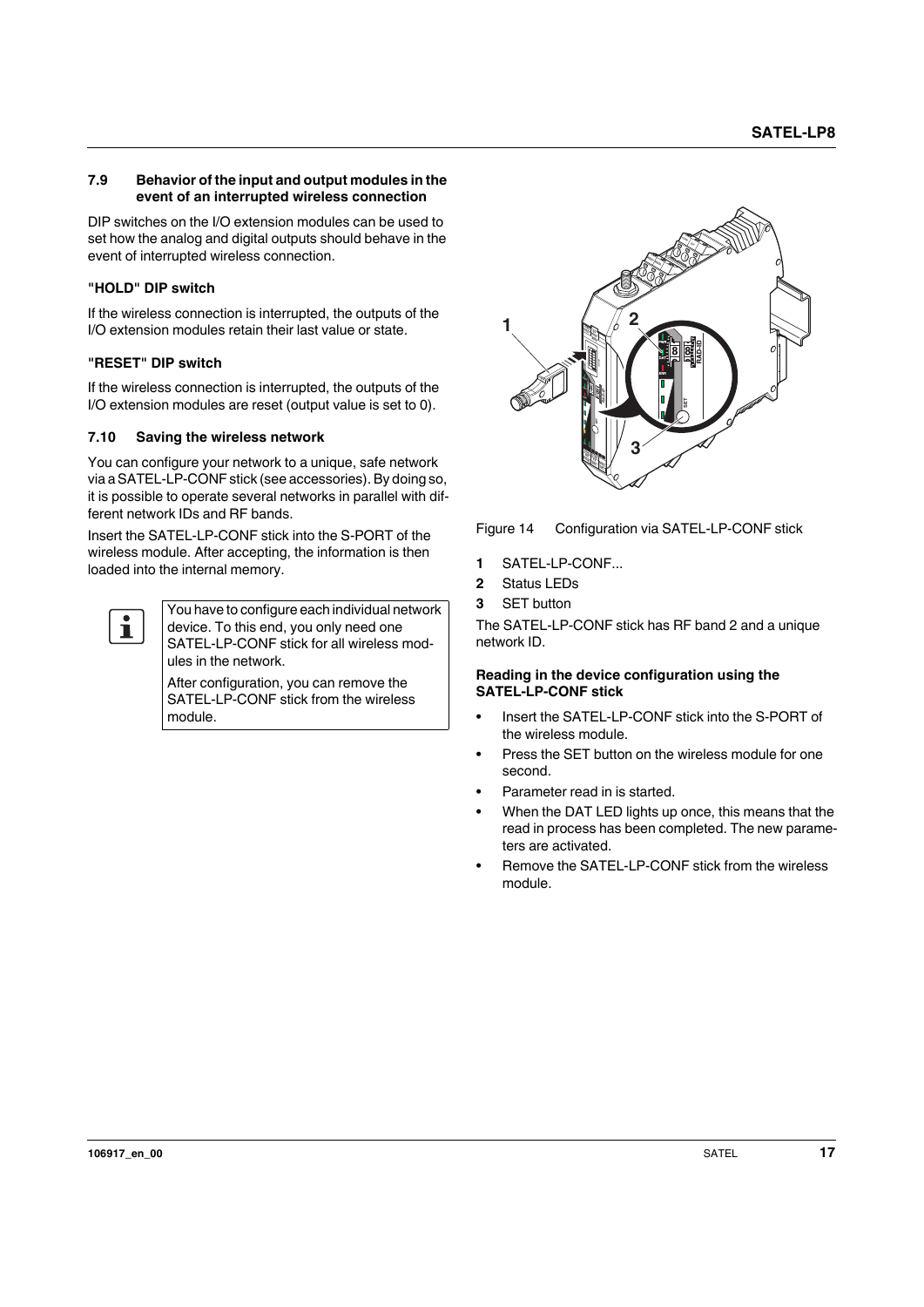#### <span id="page-17-0"></span>**7.11 Copying device settings to new network devices**

Your individual configuration data can be saved to a memory stick (SATEL-LP-MEMORY, see accessories in the "Ordering data" section on page 3), e.g., to transfer the same configuration to other devices.

#### **Common network parameters:**

- Operating mode
- Network ID
- RF band
- Data rate of the wireless interface
- **Encryption**
- Network type

#### **Individual device parameters:**

- Station name
- RAD ID
- Transmission power
- List of permitted connections
- Serial interface parameters

#### **Writing a full copy of the individual device parameters and common network parameters to the memory stick (SATEL-LP-MEMORY):**



If an error is detected while saving or subsequently checking the data, the DAT and ERR LEDs flash simultaneously.

- **•** Confirm by pressing the SET button on the wireless module for at least six seconds.
- **•** The four RSSI bar graph LEDs start a light sequence from bottom to top.
- **•** Insert the memory stick into the S port of the wireless module.
- **•** The copying of parameters is started automatically.
- **•** Wait until the RSSI bar graph LEDs reach the static state or the light sequence stops.
- The write process has been completed.
- **•** Remove the memory stick from the wireless module.

#### **Reading in common network parameters via the memory stick:**

This function enables common network parameters to be read in from the memory stick. This means that all network devices can have the same network parameters.

- **•** Insert the memory stick into the S port of the wireless module.
- **•** Press the SET button on the wireless module for one second.
- **•** Parameter read in is started.
- **•** When the DAT LED lights up once, this means that the read in process has been completed. The new parameters are activated.
- **•** Remove the memory stick from the wireless module.

#### **Reading in a full copy of the individual device parameters and common network parameters via the memory stick:**

This function enables all individual device parameters and common network parameters to be read in from the memory stick. This means that a full copy of devices can be created. This can be used, for example, to create a backup copy of a device for device replacement.

- **•** Insert the memory stick into the S port of the wireless module.
- **•** Press the SET button on the wireless module for one second.
- **•** Parameter read in is started, the DAT LED flashes.
- **•** Wait until the DAT LED is no longer flashing. The read in process has been completed and the new parameters are activated.
- **•** Remove the memory stick from the wireless module.